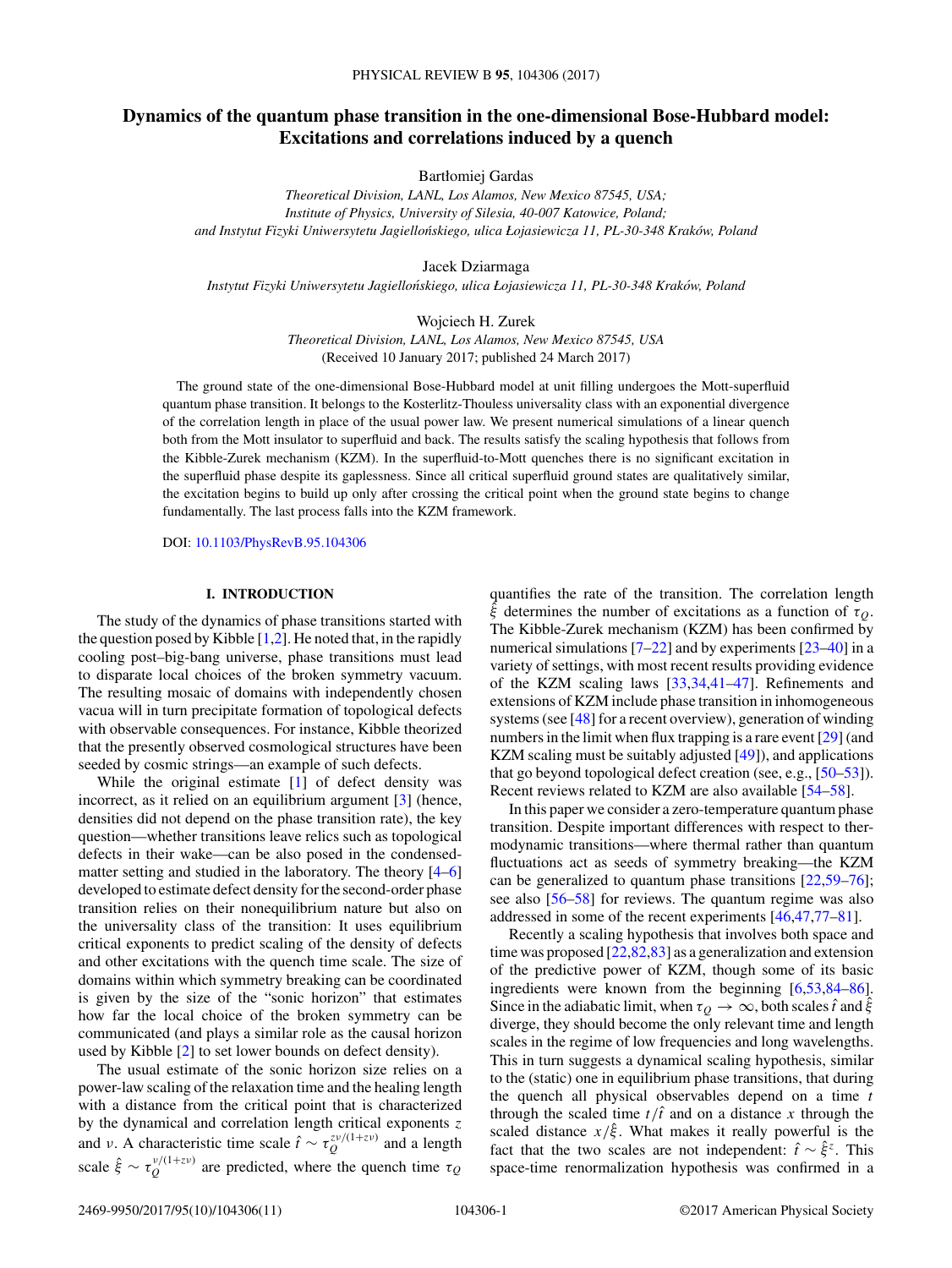<span id="page-1-0"></span>In this paper we consider the Mott-superfluid quantum phase transition in the one-dimensional (1D) Bose-Hubbard model that belongs to the Kosterlitz-Thouless universality class. This problem was touched upon in Ref. [\[87\]](#page-10-0) where it was argued that, since the correlation length diverges exponentially near the critical point, one cannot ascribe a definite scaling exponent *w* to  $\hat{\xi} \sim \tau_{Q}^{w}$  except for *w* = 1 in the limit of exceedingly slow  $\tau_Q$  that are beyond any realistic experiment. However, when the range of  $\tau_Q$  is restricted to one or two orders of magnitude, then an effective scaling  $\hat{\xi} \sim \tau_{Q}^{w}$  with an effective exponent  $w < 1$  can be a convenient approximation. In this paper, we readdress the problem, this time with fully fledged numerical DMRG simulations. Like in a real experiment, there are limitations that restrict the range of available quench times and the KZ scaling hypothesis with effective exponents is a convenient approximation. We simulate linear quenches from the Mott insulator to superfluid, where the range of correlations builds up as the tunneling rate between nearest-neighbor sites is turned on. The spatial profile of the correlators and their time dependence satisfies the scaling hypothesis.

We also simulate reverse linear quenches from the superfluid to Mott insulator. Somewhat surprisingly, we find the excitation during a ramp across the gapless superfluid to be negligible as compared to the excitation that builds up after crossing the critical point to the Mott phase. Apparently, the different critical superfluid ground states that are crossed by the linear ramp are similar enough for the excitation to be negligible despite their vanishing gap. What matters here is that a relatively large change of the tunneling rate during the ramp across the superfluid phase corresponds to a relatively small change of the Luttinger liquid parameter *K* that determines the ground state of the liquid. When measured by a distance between different ground states, the superfluid phase can be effectively identified as a single critical point. It is only after crossing to the Mott phase that the ground state begins to change fundamentally. This inevitably makes the excitations build up until their growth is halted by the opening Mott gap. The last crossover, that takes place at the time  $\hat{t}$  after crossing to the Mott phase, is the essence of the quantum KZM. Our simulations confirm this simple scenario by demonstrating that the excitation energy in the Mott phase satisfies the KZ scaling hypothesis.

The paper is organized as follows. We begin with a general discussion of the textbook version of the quantum Kibble-Zurek mechanism in Sec. II. This generic version assumes gapfull phases on both sides of the transition and a power-law divergence of the correlation length at the critical point. These assumptions are relaxed in Sec. [III](#page-2-0) where we introduce the 1D Bose-Hubbard model and consider the phase transition from Mott insulator to superfluid that belongs to the Kosterlitz-Thouless universality class. Here the divergence of the correlation length on the Mott side is exponential and the whole superfluid phase is gapless and critical. We recall relevant predictions of Ref. [\[87\]](#page-10-0) for this type of transition. In this paper these results are corroborated by numerical simulations described in Secs.[IV](#page-3-0) and [V.](#page-6-0) In Sec.[IV](#page-3-0) we describe simulations of the Mott-to-superfluid transition and in Sec. [V](#page-6-0) those of the reverse superfluid-to-Mott quench. Finally, we briefly conclude in Sec. [VI.](#page-8-0)

#### **II. QUANTUM KIBBLE-ZUREK MECHANISM**

A distance from a quantum critical point can be measured with a dimensionless parameter  $\epsilon$ . The ground state of the Hamiltonian  $H(\epsilon)$  undergoes a fundamental change at  $\epsilon = 0$ when the correlation length in its ground state diverges like

$$
\xi \sim |\epsilon|^{-\nu} \tag{1}
$$

and the relevant gap closes like

$$
\Delta \sim |\epsilon|^{z\nu}.\tag{2}
$$

The system, initially prepared in its ground state, is driven across the critical point by a linear quench,

$$
\epsilon(t) = \frac{t}{\tau_Q},\tag{3}
$$

with a quench time  $\tau_Q$ .

The evolution sufficiently far from the critical point is initially adiabatic. However, the rate of change of epsilon,

$$
\left|\frac{\dot{\epsilon}}{\epsilon}\right| = \frac{1}{|t|},\tag{4}
$$

diverges at the gapless critical point. Therefore, the evolution cannot be adiabatic in its neighborhood between  $-\hat{t}$  and  $\hat{t}$ ; see Fig. 1. Here  $\hat{t}$  is the time when the gap  $(2)$  equals the rate  $(4)$ , so that

$$
\hat{t} \sim \tau_Q^{z\nu/(1+z\nu)}.\tag{5}
$$

Just before the adiabatic-to-nonadiabatic crossover at  $-\hat{t}$ , the state of the system is still approximately the adiabatic ground state at  $\epsilon = -\hat{\epsilon}$ , where

$$
\hat{\epsilon} = \frac{\hat{t}}{\tau_Q} \simeq \tau_Q^{-1/(1+z\nu)},\tag{6}
$$



FIG. 1. As a system is driven across a generic quantum critical point with a linear ramp  $\epsilon(t) = t/\tau_Q$ , the energy gap between the ground state and the first relevant excited state closes like  $|\epsilon|^{zv}$  and, at the same time, the transition rate diverges like 1*/*|*t*|. The two are equal at  $\pm \hat{i}$ , where  $\hat{i} \sim \tau_Q^{zv/(1+zv)}$ . The evolution must be nonadiabatic between  $-\hat{t}$  and  $\hat{t}$ .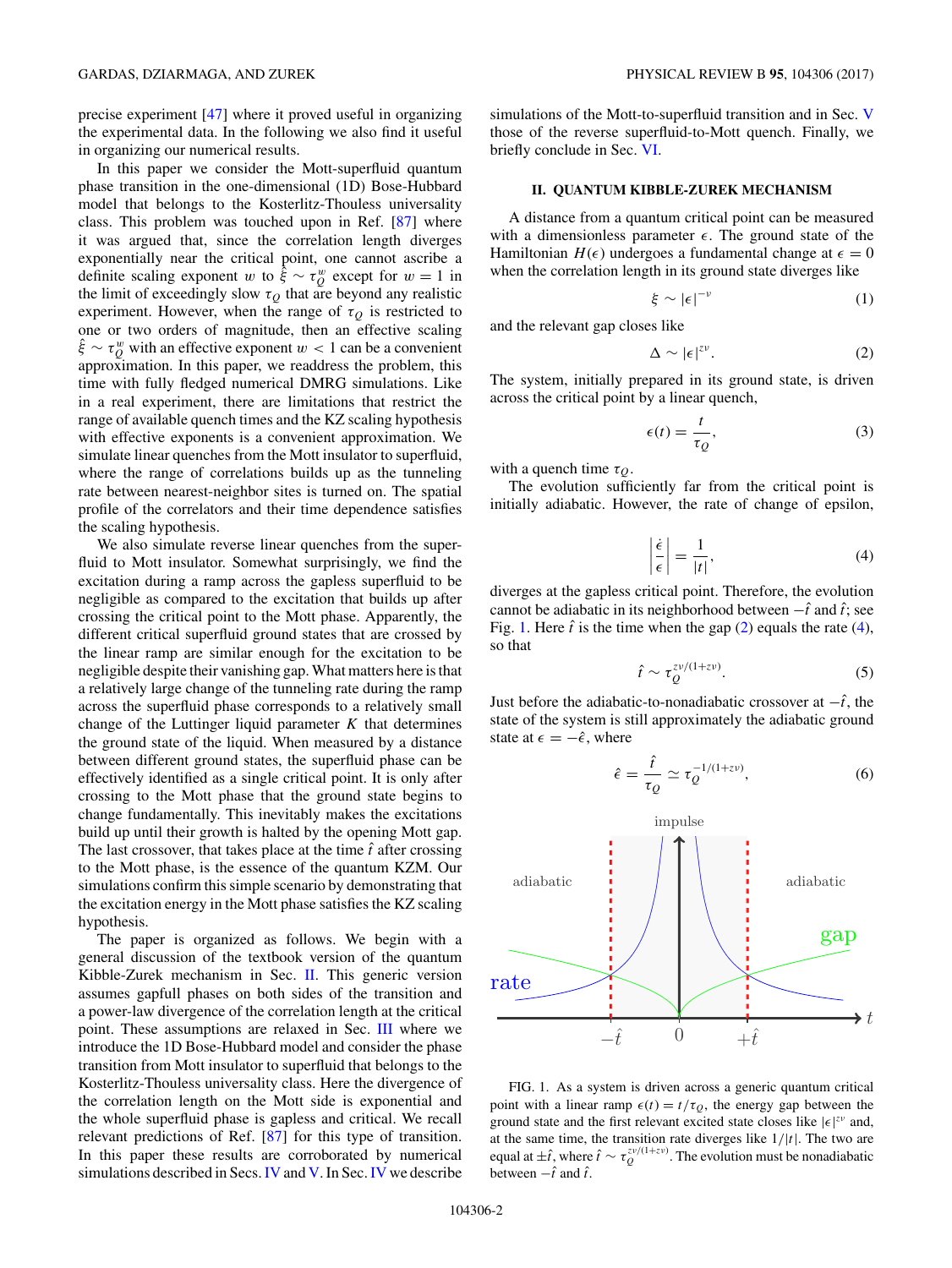<span id="page-2-0"></span>with a correlation length

$$
\hat{\xi} \sim \hat{\epsilon}^{-\nu} \sim \tau_Q^{\nu/(1+z\nu)}.\tag{7}
$$

In a first-order impulse approximation, this state "freezes out" at  $−\hat{t}$  and does not change until  $\hat{t}$ . At  $\hat{t}$  the frozen state is no longer the ground state but an excited state with a correlation length *ξ*ˆ. It is the initial state for the adiabatic process that follows after *t* ˆ.

No matter how quantitatively accurate is the above "freezeout scenario," this simple scaling argument establishes *ξ*ˆ and *t* ˆ, interrelated via

$$
\hat{t} \sim \hat{\xi}^z,\tag{8}
$$

as the relevant scales of length and time, respectively. What is more, in the adiabatic limit, when  $\tau<sub>O</sub> \to \infty$ , both scales diverge becoming the unique scales in the regime of long wavelength and low frequency. In analogy to static critical phenomena, this uniqueness suggests a scaling hypothesis [\[22](#page-9-0)[,82,83\]](#page-10-0):

$$
\langle \psi(t) | O(x) | \psi(t) \rangle = \hat{\xi}^{-\Delta_O} F_O(t/\hat{\xi}^z, x/\hat{\xi}). \tag{9}
$$

Here  $|\psi(t)\rangle$  is the quantum state during the quench,  $O(x)$  is an operator depending on a distance  $x$ ,  $\Delta$ <sup>0</sup> is its scaling dimension, and  $F<sub>O</sub>$  is its scaling function. The same conclusions about scaling are reached when one follows the narrative based on the sonic horizon [\[6\]](#page-8-0).

# **III. KZ MECHANISM IN THE KOSTERLITZ-THOULESS TRANSITION**

The power laws  $(1,2)$  are not directly applicable in the Kosterlitz-Thouless (KT) transition [\[88–90\]](#page-10-0), where, on the disordered/Mott side of the transition, the correlation length's divergence is exponential:

$$
\xi = \xi_0 \exp(2a/\sqrt{|\epsilon|}).\tag{10}
$$

Here  $a \simeq 1$  and  $\xi_0$  is a microscopic scale of length. This faster-than-polynomial divergence can be captured by stating that  $\nu = \infty$ , see, e.g., [\[91\]](#page-10-0), but it may tempt one to misuse Eqs. [\(5\)](#page-1-0)–(7) by inserting  $\nu = \infty$  together with  $z = 1$  to obtain

$$
\hat{t} \sim \tau_Q^1, \quad \hat{\epsilon} \sim \tau_Q^0, \quad \hat{\xi} \sim \tau_Q^1. \tag{11}
$$

As shown in Ref. [\[87\]](#page-10-0), these equations are valid asymptotically for  $\tau_Q \to \infty$  but this asymptote is achieved for unrealistically slow  $\tau_Q$  (and, hence, astronomically large  $\hat{\xi}$  of the order of kilometers [\[87\]](#page-10-0)). Below we briefly recount the argument.

In the 1D Bose-Hubbard model at commensurate filling, where  $z = 1$ , the gap  $\Delta \sim \xi^{-z}$  on the Mott-insulator side of the transition closes like

$$
\Delta = \Delta_0 \exp(-2a/\sqrt{|\epsilon|}),\tag{12}
$$

where  $\Delta_0$  is a microscopic energy scale. For the linear ramp [\(3\)](#page-1-0), driving a quench from the Mott insulator to superfluid, this gap equals the rate [\(4\)](#page-1-0) at  $t = -\hat{t}$  when

$$
\Delta_0 \exp(-2a/\sqrt{\hat{t}/\tau_Q}) = 1/\hat{t}.\tag{13}
$$

A solution of this transcendental equation is

$$
\hat{t} = \tau_Q \frac{a^2}{\mathcal{W}^2 (a \sqrt{\Delta_0 \tau_Q})},\tag{14}
$$

where  $W$  is the Lambert function [\[92\]](#page-10-0). The above solution is plotted for different values of  $a \simeq 1$  in Figs. 2(a) and 2(b). A similar relation has been derived and confirmed by numerical simulations in a dissipative classical model [\[93\]](#page-10-0). It has been also tested in a recent experiment [\[94\]](#page-10-0).

Figure 2 shows that the exponent of unity for the dependence of  $\hat{t}$  on  $\tau_Q$  in Eq. (11) is attained only for exceedingly slow quenches that are unlikely to be experimentally or numerically accessible. For any reasonably slow quenches the effective exponent would be significantly less than 1.

The above argument determines the correlation length *ξ*ˆ imprinted on the quantum state on the Mott side of the transition. It characterizes the excited state when the quench ramp enters the superfluid phase. In this critical phase the imprinted correlations are spreading with a velocity limited by the speed of quasiparticles.



FIG. 2. (a) In log-log scale a generic KZ power law  $\hat{t} \propto \tau_Q^{\nu z/(1+\nu z)}$ in [\(5\)](#page-1-0) becomes a function  $\log_{10} \Delta_0 \hat{t} = \frac{v_z}{1+v_z} \log_{10} \Delta_0 \tau_Q + \text{const},$ where  $\Delta_0$  is a microscopic energy scale. For comparison, in (a), we plot *t* ˆ for the Kosterlitz-Thouless transition in the 1D Bose-Hubbard model (14) in function of  $\tau$ <sup>0</sup> over many decades of the argument. This function becomes linear only asymptotically for  $\tau<sub>O</sub> \to \infty$ , but it may appear linear locally, i.e., in a range of one or two decades. Indeed, in (b), we focus on the narrow range of  $\Delta_0 \tau_Q = 10^{0...2}$  that is small enough e.g. for a realistic cold-atom experiment. These plots can be reasonably approximated by linear functions, especially when experimental error bars are present. In (c), we plot a local slope  $d \log_{10} (\Delta_0 \hat{t})/d \log_{10} (\Delta_0 \tau_Q)$  of the log-log plot in panel (a) in function of  $\Delta_0 \tau_Q$ . The slope 1 in Eq. (11) is achieved asymptotically but only for  $\tau_Q$  that are unrealistically large and imply correlations over distances that are "astronomical" in magnitude. In (d), a focus on the realistic  $\tau<sub>O</sub>$  shows that the local slope can be significantly less than 1.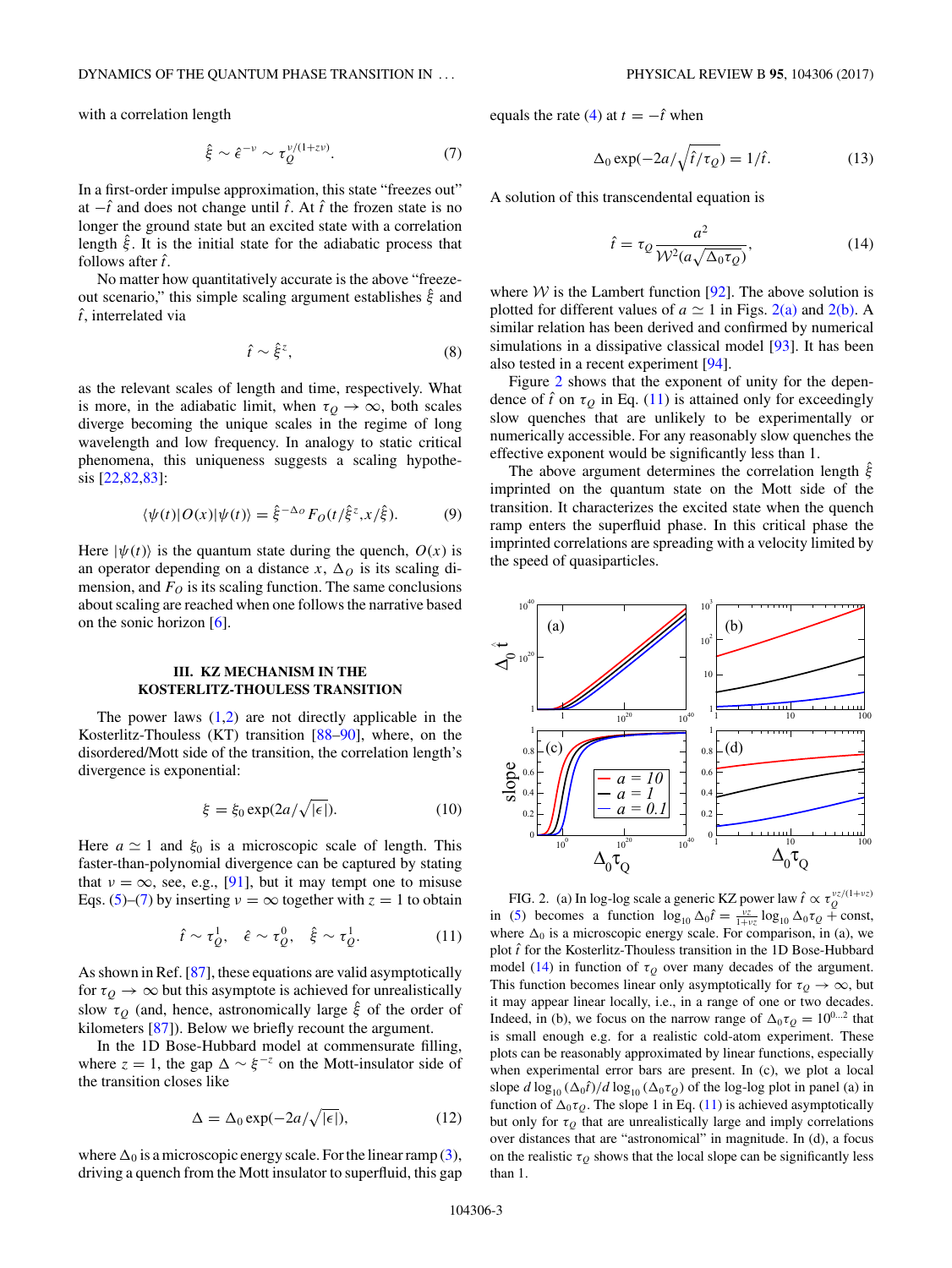### <span id="page-3-0"></span>**IV. QUENCH FROM MOTT INSULATOR TO SUPERFLUID**

The 1D Bose-Hubbard model at the commensurate filling of 1 particle per site is described by a Hamiltonian

$$
H = -J \sum_{s=1}^{L-1} (b_l^{\dagger} b_{l+1} + b_{l+1}^{\dagger} b_l) + \frac{U}{2} \sum_{l=1}^{L} n_l (n_l - 1), \quad (15)
$$

where  $J$  is the hopping rate and  $U$  is the on-site interaction strength. The Kosterlitz-Thouless quantum phase transition from the Mott insulator to superfluid takes place at  $J_c = 0.29$ (see, e.g., Ref. [\[97\]](#page-10-0)). We consider a quench driven by a linear ramp,

$$
J(t) = J_c \begin{cases} 0, & \text{for } t \le -\tau_Q, \\ 1 + t/\tau_Q, & \text{for } t > -\tau_Q, \end{cases} \tag{16}
$$

from  $J(-\tau_Q) = 0$  to  $J(\tau_Q) = 2J_c$ . The initial state is the ground state at  $J = 0$ :

$$
|\psi(0)\rangle = |1,1,1,\ldots,1\rangle. \tag{17}
$$

Figure  $3(a)$  shows that there is a finite density of excitation energy  $W/L$  above the adiabatic ground state during a quench, hence the evolution with the ramp is not adiabatic. Furthermore, the system seems to be excited in two stages by two different mechanisms.

The early oscillations visible at small *J* are excited by the discontinuous time derivative of the ramp at  $J = 0$  that is proportional to  $1/\tau_Q$ . Since this sudden initial jolt excites states well above the Mott gap with a probability proportional to  $\tau_Q^{-2}$ , the amplitude of the early excitation is roughly  $W/L \propto \tau_Q^{-2}$ , as can be demonstrated by the quantum perturbation theory [\[98\]](#page-10-0). For small enough *J* they compare well with predictions of the Bogoliubov doublon-holon model  $[96]$ ; see Fig.  $3(b)$ . For larger  $J$ , as their energy gap closes with  $J$  approaching  $J_c$ , the early oscillations are adiabatically suppressed. Closer to  $J_c$  the KZ mechanism steps in; see Fig. [4.](#page-4-0)

At the earlier stages of the project we attempted to mitigate the effect of the initial jolt by initiating the quench more smoothly. For rapid quenches such efforts proved only party successful. However, similarly as for the linear ramp in Fig.  $3(a)$ , long quench times suppress the effect of these early "jolt" excitations compared to those caused by the crossing of the critical region.

The quench times in our numerical simulations are far below the "astronomical" standards that would demand *ξ*ˆ of the order of kilometers to approach the scaling  $\hat{\xi} \sim \tau_Q$  in Eq. [\(11\)](#page-2-0). Limited by the system size*L*they span a narrow range of magnitude. Therefore, we can assume a phenomenological power law for the ground-state correlation length in the Mott phase:

$$
\xi \sim \epsilon^{-\nu_L}.\tag{18}
$$

Given the exponential divergence  $(10)$ , we expect the effective exponent  $v<sub>L</sub>$  to be large. To account for finite-size effects, we allow for its dependence on *L*. Furthermore, we found that the data can be accurately parametrized by letting the gap scale with an effective dynamical exponent:

$$
\Delta \sim \xi^{-z_L} \sim \epsilon^{z_L \nu_L}.
$$
 (19)

We expect to recover the exact  $z_{\infty} = 1$  for sufficiently large *L*.



FIG. 3. (a) Density of excitation energy *W/L* in the center of  $L = 100$  sites in function of the hopping frequency *J* results from DMRG [\[95\]](#page-10-0) simulations for different  $\tau_Q$ . The early excitation visible at small  $J$  originates from the discontinuous slope of the ramp  $(16)$ at  $J = 0$ . This initial excitation is suppressed adiabatically when  $J$ is getting closer to  $J_c = 0.29$  (the vertical dashed line) and the gap is closing. The following excitation that begins to grow before  $J_c$  is attributed to the KZ mechanism. For  $\tau_Q = 10$  the initial excitation is too strong and the KZ excitation begins too early for the two mechanisms to be clearly separated in *J* . (b) Focus on small *J* where DMRG (solid lines) can be compared with the Bogoliubov theory for doublons and holons [\[96\]](#page-10-0) (data points). The agreement is better for faster  $\tau_Q$  where the state remains closer to the initial Fock state (17) and has lower density of doublons and holons.

The correlation length in the ground state is obtained from the best fit to the tail of the correlator:

$$
C(x) = \langle b_s^{\dagger} b_{s+x} \rangle \sim \frac{e^{-x/\xi}}{x^{1/4}}.
$$
 (20)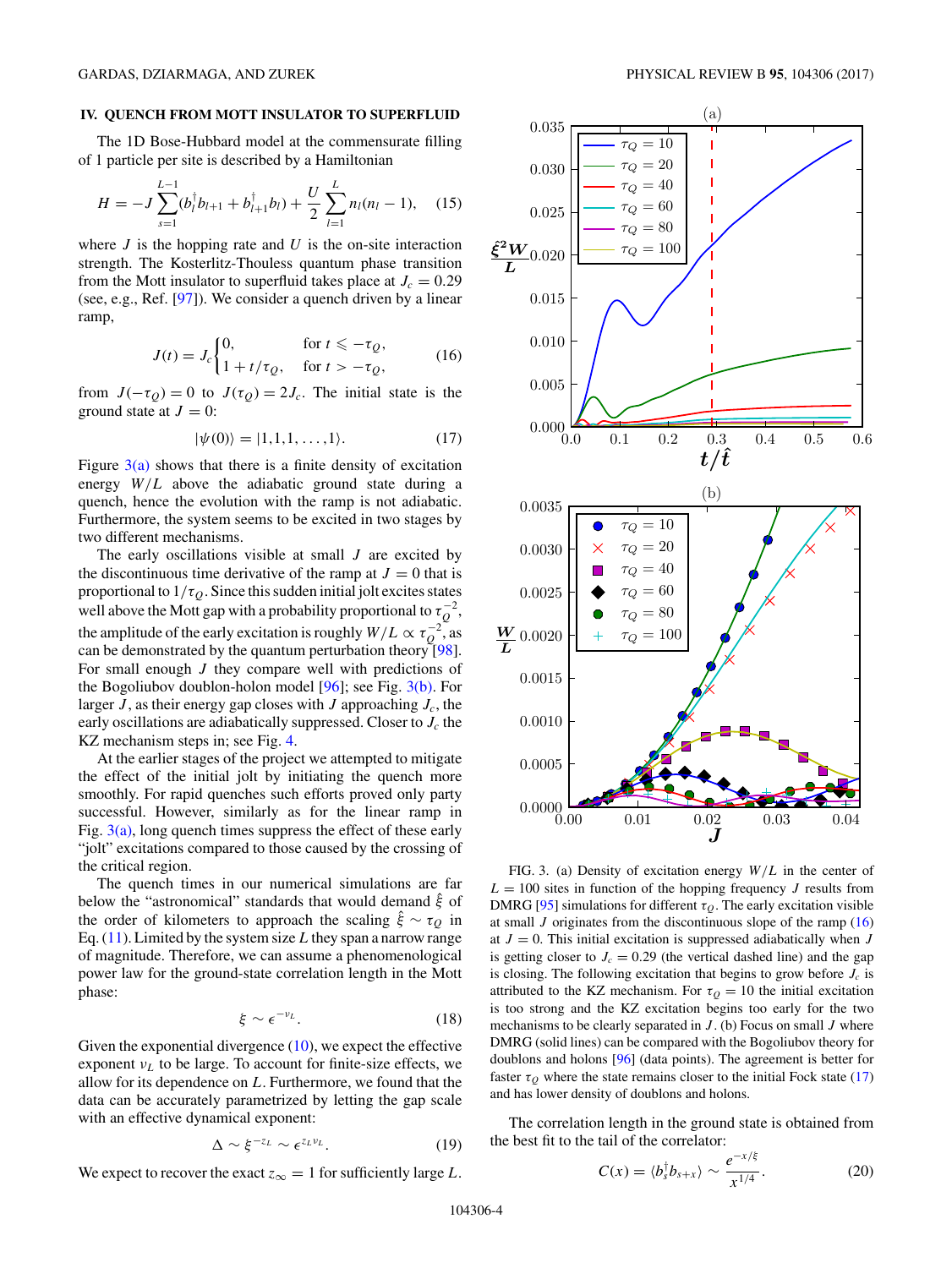<span id="page-4-0"></span>

FIG. 4. Quench from the Mott-insulator to superfluid, driven by the linear ramp [\(16\)](#page-3-0), the initial evolution before  $-\hat{t}$  is adiabatic, then it becomes approximately impulse.

The lengths and gaps for different  $\epsilon$  and *L* are collected in Figs.  $5(a)$  and  $5(b)$ . They fit well the phenomenological power laws [\(18\)](#page-3-0) and [\(19\)](#page-3-0). As a self-consistency check, Fig.  $5(c)$  shows how the dynamical exponent  $z_L$  decays to 1 with increasing *L*. For each *L* we use the effective exponents to find the KZ scales,

$$
\hat{t} \sim \tau_Q^{z_L \nu_L/(1+z_L \nu_L)}, \quad \hat{\xi} \sim \tau_Q^{\nu_L/(1+z_L \nu_L)}.
$$
 (21)

These scales are applied to verify the KZ scaling hypothesis,

$$
C(t,x) = \hat{\xi}^{-1/4} F_C(t/\hat{\xi}^{z_L}, x/\hat{\xi}),
$$
 (22)

in Fig. [6.](#page-5-0) The plots for different  $\tau<sub>O</sub>$  collapse demonstrating validity of the hypothesis.

The collapsed plots in Fig. [6](#page-5-0) depend on the scaled time  $t/\hat{t}$ . This effect reveals that the impulse approximation is not quite correct: since the correlations are spreading, the state cannot be frozen. This behavior suggests a "sonic horizon" paradigm we have also noted earlier. Nevertheless, as discussed and demonstrated by an exact solution of the quantum Ising chain [\[22\]](#page-9-0), the scaling hypothesis still holds because the velocity  $2\hat{v}$  of the spreading must also be a combination of the two KZ scales:  $\hat{v} \sim \hat{\xi}/\hat{t}$ . For a linear dispersion at the critical point,  $z = 1$ ,  $\hat{v}$  is expected to be bounded from above by twice the speed  $c_0$  of quasiparticles at the critical point. In Fig.  $7(a)$ , we attempt an estimate of the spreading velocity 2 $\hat{v}$ . Since accurate tails of the correlators cannot be accessed on a finite lattice, our estimate is not robust but at least it is less than the  $2c_0$  estimated from the quasiparticle dispersion in Fig.  $7(b)$ .

Neglecting remnants of the early excitation, a distribution of quasiparticle excitations should have a scaling form  $f(t/\hat{t},\xi k)$ . In the KZ regime close to  $J_c$ , their dispersion can be approximated by the gapless linear dispersion at the critical pojnt,  $\omega_k \approx c_0 |k|$ , and the excitation energy (also sometimes referred to as work [\[99,100\]](#page-10-0)) density should satisfy a scaling hypothesis:

$$
W/L = \int \frac{dk}{2\pi} c_0 |k| f(t/\hat{t}, \hat{\xi} k) = \hat{\xi}^{-2} F_W(t/\hat{t}).
$$
 (23)



FIG. 5. (a) Log-log plot of the correlation length *ξ* in function of  $\epsilon$  for system sizes  $L = 25,50,100,200$ . For each *L*, the data are fitted with a power law  $\xi \sim \epsilon^{-\nu_L}$  in the range of  $\epsilon$  where  $1 < \xi < L/6$ . The best fits are shown by the solid lines and the best exponents  $v_L$  are listed in the legend. (b) Log-log plot of the energy gap  $\Delta$  in function of  $\epsilon$  for  $L = 25,50,100,200$ . For each *L*, the data are fitted with a power law  $\Delta \sim \epsilon^{z_L v_L}$  in the range of  $\epsilon$  where  $1 < \xi_L < L/6$ . Here  $v_L$  are the exponents obtained in (a). The best fits are shown by the solid lines and the best exponents  $z_L v_L$  are listed in the legend. (c) Log-log plot of 1  $-z_L$  in function of *L*. This plot shows the convergence of  $z_L \rightarrow 1$ with increasing *L*. It can be fitted with  $1 - z_L \sim L^{-0.45}$  suggesting a power-law approach of  $z_L$  towards  $z = 1$  with increasing  $L$ .

Here  $F_W$  is a scaling function. In particular, at  $J_c$  (where *t*/ $\hat{t} = 0$ ) we expect  $\hat{W} \sim \hat{\xi}^{-2}$ . This scaling law and the more general scaling hypothesis  $(23)$  are confirmed by the data in Fig. [8.](#page-6-0)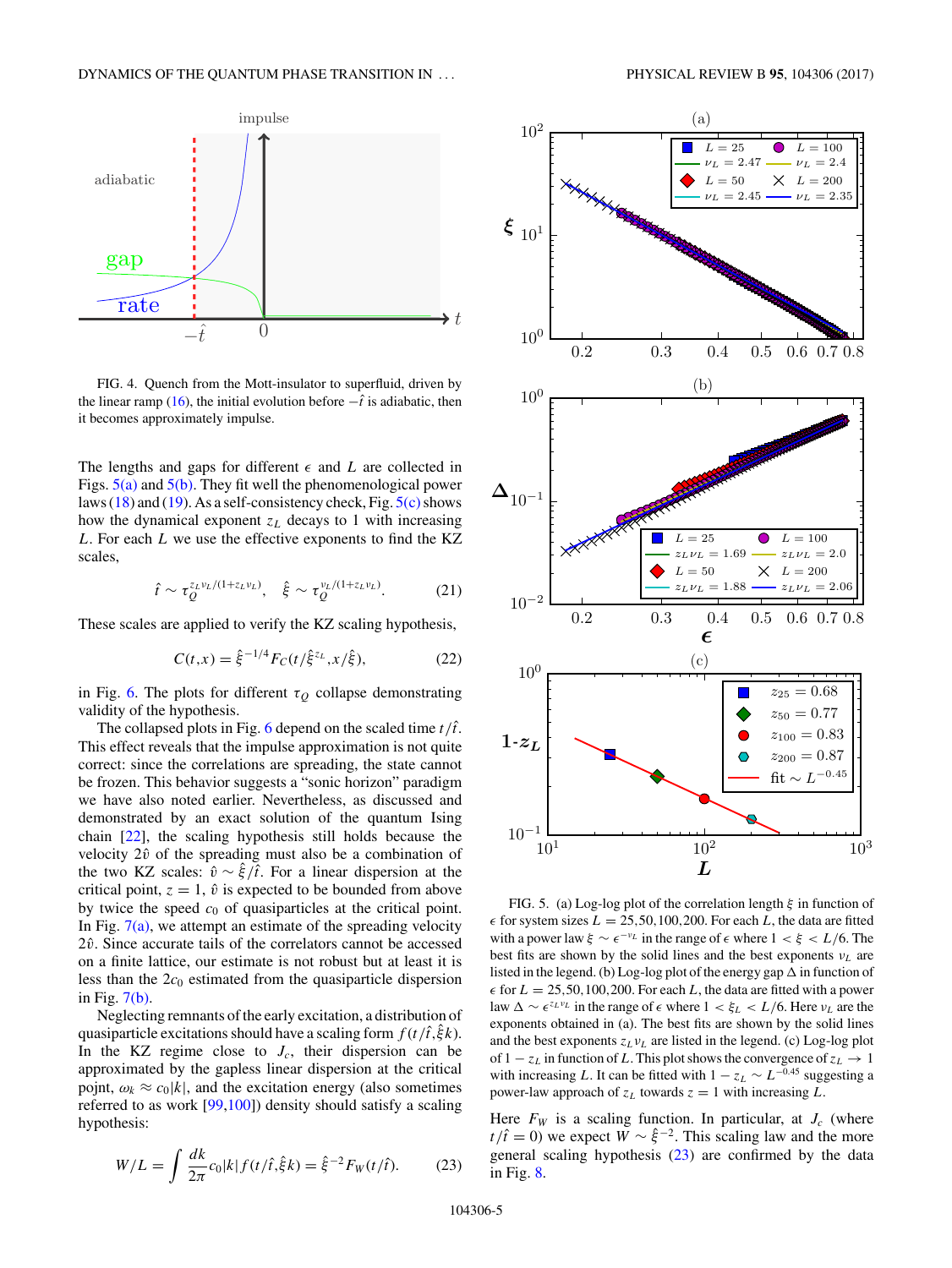<span id="page-5-0"></span>

FIG. 6. (a) Linear plots of the scaled correlation functions *ξ*ˆ <sup>1</sup>*/*<sup>4</sup>*C*(*t,x*) in function of the scaled distance *x/ξ*ˆ—measured in the bulk of  $L = 100$  lattice sites—at the scaled times  $t/\hat{t} = -1, 0, 1$ . With increasing  $\tau_Q$  the plots collapse to the scaling function  $F_C(t/\hat{t})$ . (b) Same as in (a) but for  $L = 200$  and  $t/\hat{t} = -1,0,0.6$ .



FIG. 7. (a) Scaled correlation functions for  $\tau_Q = 20$  in function of the scaled distance  $x/\hat{\xi}$  measured in the bulk of  $L = 100$  lattice sites. The three plots show the correlator at scaled times:  $t/\hat{t} = -1, 0, 1$ . A cut by the horizontal dashed line at the level 1 suggests that the correlations are spreading and the sonic horizon grows at a velocity  $2\hat{v} = 0.34$ , but a similar cut at 0.5 suggests  $2\hat{v} = 0.63$ . Longer tails of the correlator, that could be probed at lower cut levels, are not available on  $L = 100$  sites. (b) Spreading velocity  $2\hat{v}$  in function of scaled correlation values (the cut level). (c) Gap  $\Delta$  at  $J_c$  in function of system size *L*. The best fit  $\Delta = c_0 \frac{\pi}{L}$  yields  $2c_0 = 1.64$  as the speed of Luttinger quasiparticles. As expected, 2*c*<sup>0</sup> is greater than our crude estimates of 2 $\hat{v}$ .

Finally, we considered the entropy of entanglement between a block of *l* sites at the end of the chain and the rest of it. Ignoring boundary effects, the entropy should satisfy a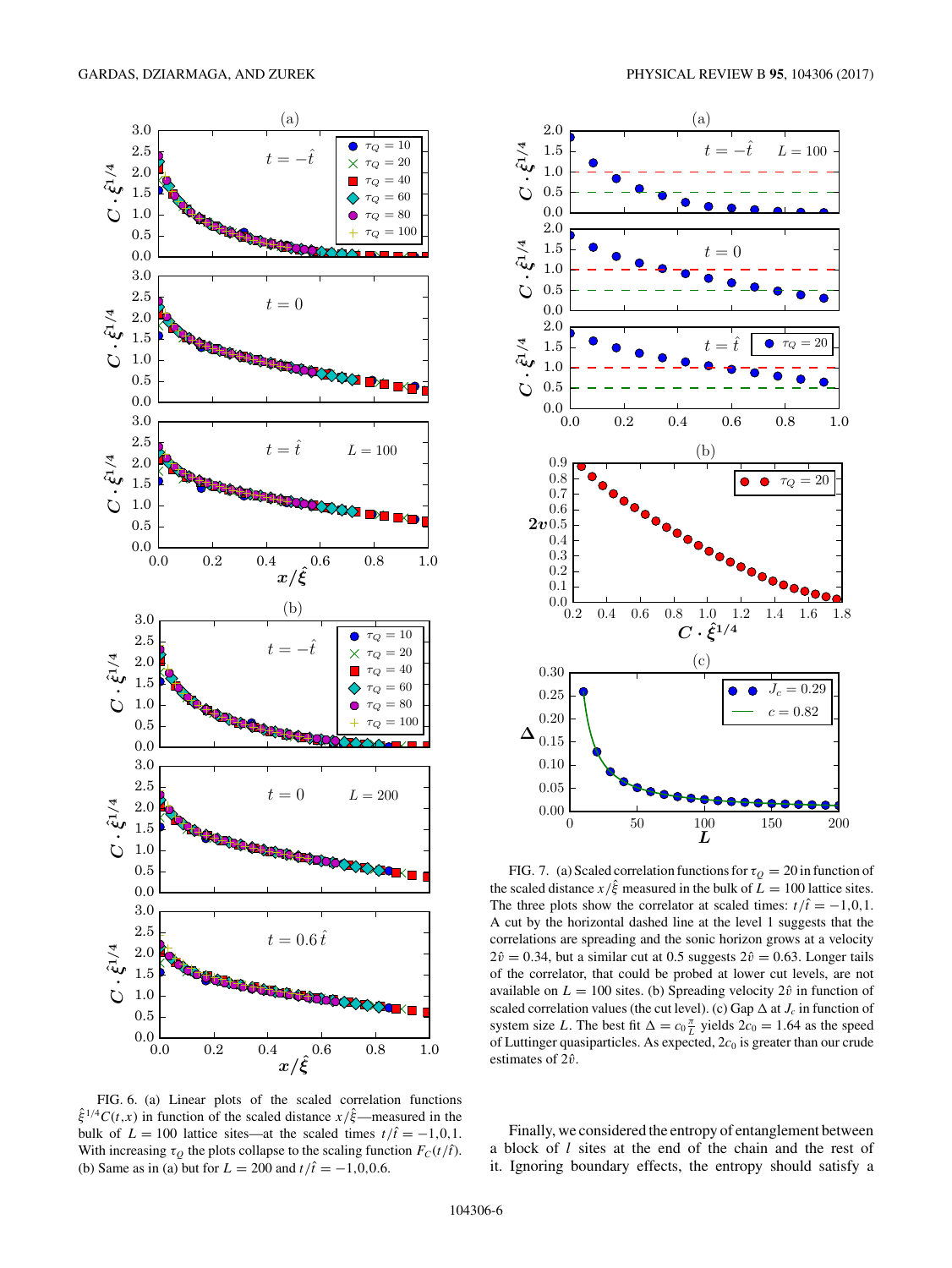<span id="page-6-0"></span>

FIG. 8. (a) Log-log plot of the excitation energy density *W/L* in function of the quench time  $\tau<sub>O</sub>$  at the center of  $L = 100$  lattice at the time  $t = 0$  when the quench is crossing the critical point. The solid line is the best fit  $W \sim \tau_Q^{-1.79}$  consistent with  $W \sim \tau_Q^{-1.80}$  predicted by Eqs. [\(21\)](#page-4-0) and [\(23\)](#page-4-0) with the exponents fitted in Fig.  $5$ . (b) Same as in (a) but for  $L = 200$  sites. The solid line is the best fit  $W \sim \tau_Q^{-1.75}$ consistent with  $W \sim \tau_Q^{-1.77}$  predicted by Eqs. [\(21\)](#page-4-0) and [\(23\)](#page-4-0) with the exponents fitted in Fig.  $5(b)$ . (c) Scaled excitation energy density in function of scaled time for  $L = 100$  sites. The plots collapse to the scaling function  $F_W$  in the KZ regime close to  $J_c$ .

scaling hypothesis:

$$
\frac{S(t,l)}{\frac{c}{6}\ln\hat{\xi}f(t/\hat{t})} = F_S(t/\hat{t}, l/\hat{\xi}).
$$
\n(24)



FIG. 9. Entanglement entropy *S*(*t,l*) between a block of *l* sites at the end and the rest of the chain of  $L = 200$  sites. Panels (a)–(c) show the entropy at  $t = -\hat{t}$ ,  $-\hat{t}/2$ , and 0, respectively. All plots are in function of the scaled block size,  $l/\hat{\xi}$ , and the entropy is divided by *S*<sub>∞</sub>(*t*/*t*̂) =  $\frac{c}{6}$  ln  $\frac{2}{5}$ *f*. This logarithmic function of  $τ_Q$  is obtained as the best fit to  $S(t/\hat{t}, L/2)$  with fitting parameters  $f$  and  $c$ . The best central charge *c* for  $t = -\hat{t}$ ,  $-\hat{t}/2$ , 0 is  $c = 1.3, 0.9, 0.6$ , respectively. The plots collapse demonstrating the scaling hypothesis in Eq. (24).

Here  $f$  and  $F<sub>S</sub>$  are scaling functions and  $c$  is the central charge  $c = 1$  at the Kosterlitz-Thouless transition. This hypothesis is tested in Fig. 9. Except for  $t = -\hat{t}$ , where the state is still close to the ground state, the fitted  $c$ , though close to 1, is not quite satisfactory, but we have to bear in mind that the range of  $\tau_Q$  at hand is too narrow for a better fit with a logarithmic function. However, we find that—in accordance with the scaling hypothesis—the plots collapse to a scaling function  $F_S$  after rescaling the block size by  $\hat{\xi}$ .

#### **V. QUENCH FROM SUPERFLUID TO MOTT INSULATOR**

In this section we reverse the quench. Now the linear ramp begins when  $t = -\tau_Q$  deep in the superfluid phase at  $J = 2J_c$ and ends at  $J = 0$  when  $t = \tau_O$ :

$$
J(t) = J_c(1 - t/\tau_Q). \tag{25}
$$

The initial ground state has a quasi-long-range order characterized by a power-law decay of its correlation function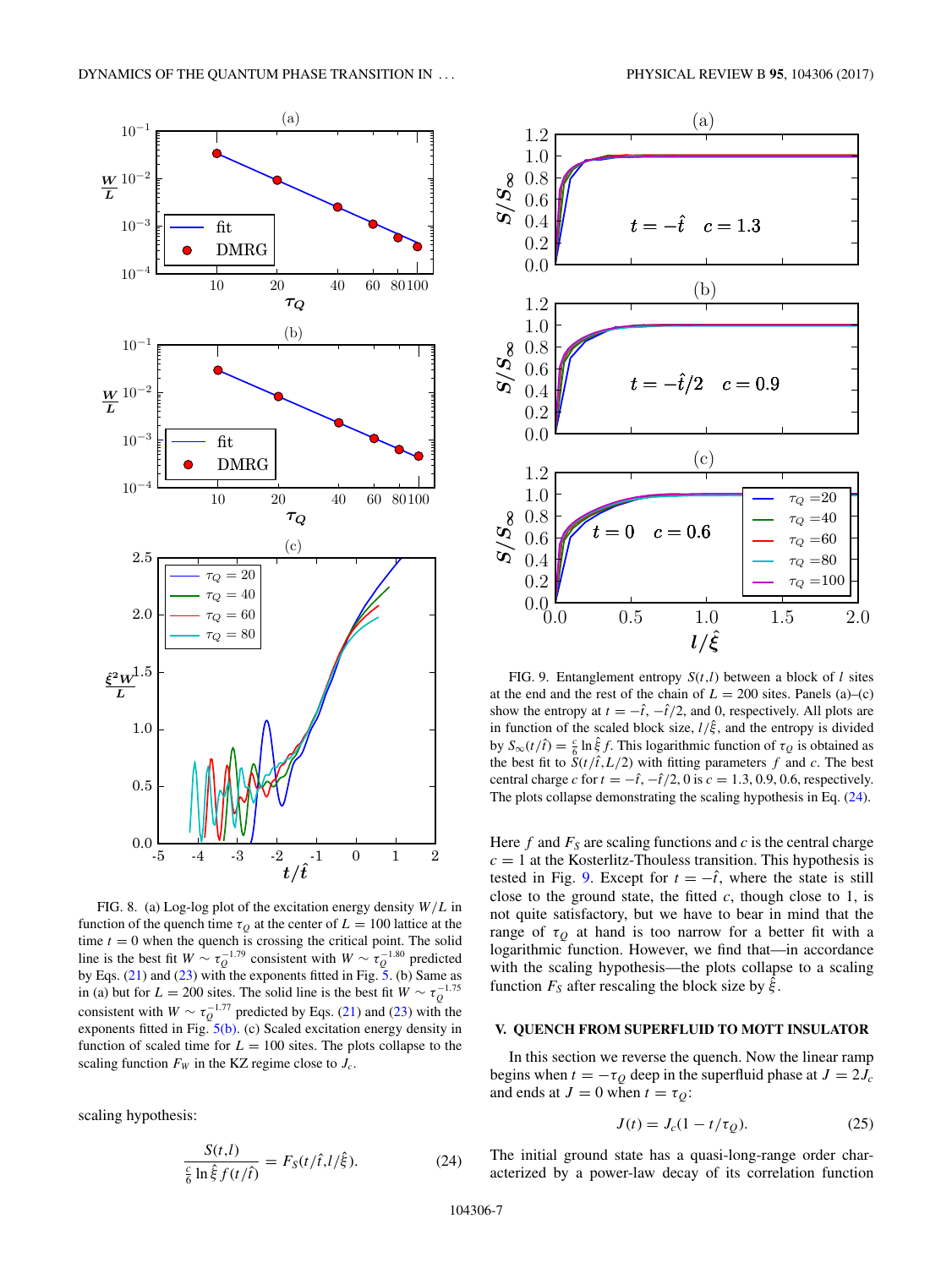<span id="page-7-0"></span>

FIG. 10. (a) Correlation functions  $C(0, x)$  at the critical point,  $J = J_c$ , during a linear quench [\(25\)](#page-6-0) from the superfluid at  $J = 2J_c$ to the Mott insulator at  $J = 0$ . With increasing  $\tau<sub>O</sub>$  they converge to the adiabatic ground-state correlator with a power-law tail:  $C_r^{(GS)}$  ~ *x*<sup>−1/4</sup>. (b) Log-log plot of the corresponding excitation energy density  $W/L$  at the center of  $L = 100$  lattice sites. These data are fitted with a power law  $W \sim \tau_Q^{-1.41}$ .

 $C^{(GS)}(x)$ . Small excitations in the superfluid—described by a Luttinger liquid—are gapless, hence it may be tempting to treat the whole evolution in the superfluid phase as impulse. However, different critical ground states in the superfluid phase are sufficiently similar to each other for a significant excitation to be postponed until after the ramp crosses the boundary with the Mott phase where the gap begins to open and the ground state begins to change fundamentally. From this perspective, the similarity between different superfluid critical states means that on the superfluid side of the transition there is little difference between the impulse and adiabatic approximations. The whole superfluid critical phase can be effectively collapsed to the Mott critical point.

Indeed, at  $t = 0$ —when the quench is leaving the superfluid at  $J_c$ —the correlator  $C(t, x)$  quickly converges with increasing  $\tau_Q$  to the correlator in the adiabatic ground state  $C^{(GS)}(x) \sim$  $x^{-1/4}$  at *J<sub>c</sub>*; see Fig. 10(a). This fast convergence is consistent with the quick decay of the excitation energy density shown in Fig. 10(b). Its decay is steep—almost as steep as predicted for a



FIG. 11. (a) Excitation energy density *W/L* in function of the quench time  $\tau_Q$  at  $J = 0$  after the full linear ramp,  $J(t) =$  $J_c(1 - t/\tau_Q)$ , starting deep in the superfluid phase at  $J = 2J_c$ . (b) Same as in (a) but after a half-ramp starting from the critical point  $J = J_c$ . The data in (a) and (b) are almost the same as if the initial half of the full ramp in the superfluid phase did not contribute to the final excitation energy deep in the Mott phase.

linear ramp in a Luttinger liquid [\[101\]](#page-10-0):  $W \sim \tau_Q^{-2} \ln(c_0 \tau_Q)$  with  $c_0 \simeq 1$  standing for the speed of Luttinger quasiparticles. It turns out to be steep enough for the excitation in the superfluid phase to give negligible contribution to the final excitation deep in the Mott phase; see Fig. 11. Figure  $11(a)$  shows the final excitation energy density after the full ramp from  $J = 2J_c$ to  $J = 0$  and panel (b) after a shorter ramp from  $J = J_c$  to  $J = 0$ . The two panels are almost indistinguishable and in



FIG. 12. A ramp from the critical point at  $J = J_c$  to  $J = 0$  deep in the Mott phase. The evolution crosses over from impulse to adiabatic near *t* ˆ.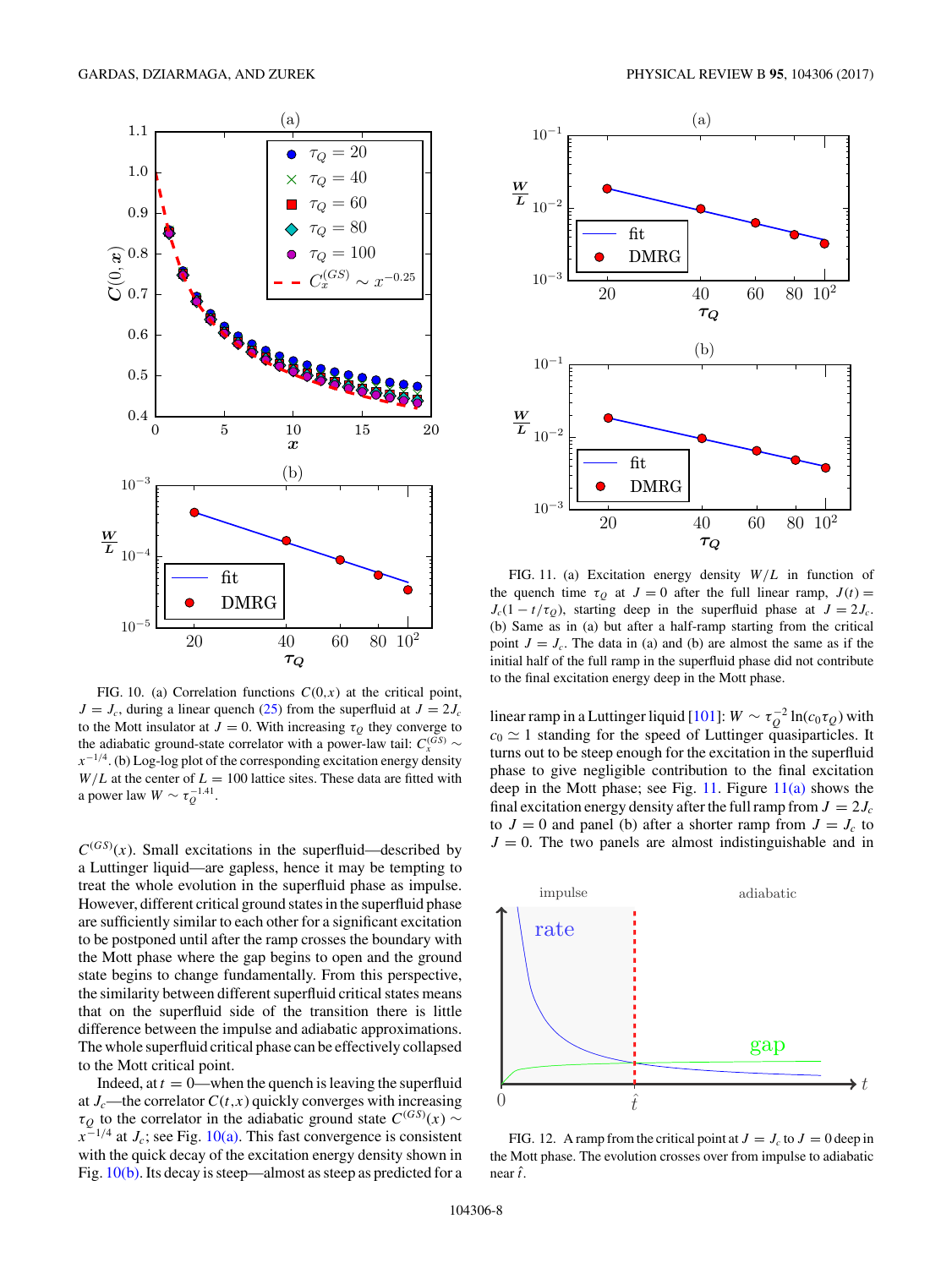<span id="page-8-0"></span>

FIG. 13. Scaled excitation energy density  $\hat{\xi}^2 W/L$  in function of scaled time  $t/\hat{t}$  for different quench times  $\tau_Q$ . The plots collapse to the scaling function  $F_W(t/\hat{t})$  in Eq. [\(23\)](#page-4-0).

both the excitation energy density is two orders of magnitude higher than in Fig.  $10(b)$ . Therefore, the final excitation after the full ramp originates almost exclusively from the evolution in the Mott phase when the gap opens and the ground state undergoes a fundamental change.

The Mott part of the full ramp, from  $J_c$  to 0, falls within the KZ framework, as shown schematically in Fig. [12.](#page-7-0) The evolution in the Mott phase crosses over from impulse to adiabatic near  $\hat{t} \sim \tau_Q^{z_L v_L/(1+z_L v_L)}$  when the correlation length in the ground state is  $\hat{\xi} \sim \tau_Q^{v_L/(1+z_L v_L)}$ . As long as quasiparticle excitations can be considered noninteracting, their distribution  $f(t/\hat{t},\hat{\xi}k)$  satisfies the KZ scaling hypothesis. This scaling form has at least two important consequences.

Before  $\hat{t}$ , when the quasiparticle dispersion can be approximated by its critical form  $\omega_k = c_0 k$ , the excitation energy density should conform to the scaling law [\(23\)](#page-4-0). Indeed, the scaled plots in Fig. 13 demonstrate a collapse to the scaling function  $F_W$ . As predicted, the collapse is perfect up to  $\hat{t}$ .

In the adiabatic stage after  $\hat{t}$ , the quasiparticle distribution freezes out,  $f(t/\hat{t}, \hat{\xi}k) = f(\hat{\xi}k)$ , and their dispersion  $\omega_k$  for the "excited" *k* between  $\pm \hat{\xi}^{-1}$  can be approximated by the finite gap  $\omega_0$ . Consequently, the final excitation energy density at  $J = 0$  should scale as

$$
\frac{W}{L} = \int_{-\pi}^{\pi} \frac{dk}{2\pi} \omega_k f(\hat{\xi}k) \sim \hat{\xi}^{-1}.
$$
 (26)

Since in this regime the excited quasiparticles are approximately dispersionless,  $\omega_k \approx \omega_0$ , the excitation energy density is simply proportional to their density *ξ*ˆ−1. With our best fits for  $v_L$  and  $z_L$  on the  $L = 100$  lattice we obtain  $W \sim \tau_Q^{-0.80}$ . This is roughly consistent with the best fit  $W \sim \tau_Q^{-0.96}$  in Fig. [11\(b\).](#page-7-0)

# **VI. CONCLUSION**

In a linear quench from Mott insulator to superfluid the excitation energy density, the entropy of entanglement, and the correlations—that build up as the system is crossing the critical point—satisfy the KZ scaling hypothesis with effective power laws accurate for a limited range of quench times [\[87\]](#page-10-0). In particular, the range of correlations scales with an effective power of the transition time.

All superfluid ground states are qualitatively similar. Therefore, in a reverse quench from superfluid to Mott insulator the excitation in the gapless superfluid turns out to be negligible as compared to the excitation that begins to build up just after crossing the critical point when the gap opens and the ground state begins to change fundamentally. The last excitation also falls into the KZ framework. The final excitation energy deep in the Mott phase—proportional to the number of empty and doubly occupied sites—decays with an effective power of the quench time.

## **ACKNOWLEDGMENTS**

Work of J.D. and B.G. was supported in part by Narodowe Centrum Nauki (National Science Center) under Projects No. 2013/09/B/ST3/01603 and No. 2016/20/S/ST2/00152, respectively. Work of W.H.Z. was supported by the U.S. Department of Energy under the Los Alamos LDRD program. This research was supported in part by PL-Grid Infrastructure.

- [1] T. W. B. Kibble, [J. Phys. A: Math. Gen](https://doi.org/10.1088/0305-4470/9/8/029) **[9](https://doi.org/10.1088/0305-4470/9/8/029)**, [1387](https://doi.org/10.1088/0305-4470/9/8/029) [\(1976\)](https://doi.org/10.1088/0305-4470/9/8/029).
- [2] T. W. B. Kibble, [Phys. Rep.](https://doi.org/10.1016/0370-1573(80)90091-5) **[67](https://doi.org/10.1016/0370-1573(80)90091-5)**, [183](https://doi.org/10.1016/0370-1573(80)90091-5) [\(1980\)](https://doi.org/10.1016/0370-1573(80)90091-5).
- [3] M. Hindmarsh, [J. Phys. A: Math. Theor.](https://doi.org/10.1088/1751-8113/49/41/411001) **[49](https://doi.org/10.1088/1751-8113/49/41/411001)**, [411001](https://doi.org/10.1088/1751-8113/49/41/411001) [\(2016\)](https://doi.org/10.1088/1751-8113/49/41/411001).
- [4] W. H. Zurek, [Nature \(London\)](https://doi.org/10.1038/317505a0) **[317](https://doi.org/10.1038/317505a0)**, [505](https://doi.org/10.1038/317505a0) [\(1985\)](https://doi.org/10.1038/317505a0).
- [5] W. H. Zurek, [Acta Phys. Pol. B](http://www.actaphys.uj.edu.pl/fulltext?series=Reg&vol=24&page=1301) **24**, 1301 (1993).
- [6] W. H. Zurek, [Phys. Rep.](https://doi.org/10.1016/S0370-1573(96)00009-9) **[276](https://doi.org/10.1016/S0370-1573(96)00009-9)**, [177](https://doi.org/10.1016/S0370-1573(96)00009-9) [\(1996\)](https://doi.org/10.1016/S0370-1573(96)00009-9).
- [7] P. Laguna and W. H. Zurek, [Phys. Rev. Lett.](https://doi.org/10.1103/PhysRevLett.78.2519) **[78](https://doi.org/10.1103/PhysRevLett.78.2519)**, [2519](https://doi.org/10.1103/PhysRevLett.78.2519) [\(1997\)](https://doi.org/10.1103/PhysRevLett.78.2519).
- [8] A. Yates and W. H. Zurek, [Phys. Rev. Lett.](https://doi.org/10.1103/PhysRevLett.80.5477) **[80](https://doi.org/10.1103/PhysRevLett.80.5477)**, [5477](https://doi.org/10.1103/PhysRevLett.80.5477) [\(1998\)](https://doi.org/10.1103/PhysRevLett.80.5477).
- [9] J. Dziarmaga, P. Laguna, and W. H. Zurek, [Phys. Rev. Lett.](https://doi.org/10.1103/PhysRevLett.82.4749) **[82](https://doi.org/10.1103/PhysRevLett.82.4749)**, [4749](https://doi.org/10.1103/PhysRevLett.82.4749) [\(1999\)](https://doi.org/10.1103/PhysRevLett.82.4749).
- [10] [N. D. Antunes, L. M. A. Bettencourt, and W. H. Zurek,](https://doi.org/10.1103/PhysRevLett.82.2824) *Phys.* Rev. Lett. **[82](https://doi.org/10.1103/PhysRevLett.82.2824)**, [2824](https://doi.org/10.1103/PhysRevLett.82.2824) [\(1999\)](https://doi.org/10.1103/PhysRevLett.82.2824).
- [11] [L. M. A. Bettencourt, N. D. Antunes, and W. H. Zurek,](https://doi.org/10.1103/PhysRevD.62.065005) *Phys.* Rev. D **[62](https://doi.org/10.1103/PhysRevD.62.065005)**, [065005](https://doi.org/10.1103/PhysRevD.62.065005) [\(2000\)](https://doi.org/10.1103/PhysRevD.62.065005).
- [12] W. H. Zurek, L. M. A. Bettencourt, J. Dziarmaga, and N. D. Antunes, [Acta Phys. Pol. B](http://www.actaphys.uj.edu.pl/fulltext?series=Reg&vol=31&page=2937) **31**, 2937 (2000).
- [13] A. del Campo, G. De Chiara, G. Morigi, M. B. Plenio, and A. Retzker, [Phys. Rev. Lett.](https://doi.org/10.1103/PhysRevLett.105.075701) **[105](https://doi.org/10.1103/PhysRevLett.105.075701)**, [075701](https://doi.org/10.1103/PhysRevLett.105.075701) [\(2010\)](https://doi.org/10.1103/PhysRevLett.105.075701).
- [14] G. D. Chiara, A. del Campo, G. Morigi, M. B. Plenio, and A. Retzker, [New J. Phys.](https://doi.org/10.1088/1367-2630/12/11/115003) **[12](https://doi.org/10.1088/1367-2630/12/11/115003)**, [115003](https://doi.org/10.1088/1367-2630/12/11/115003) [\(2010\)](https://doi.org/10.1088/1367-2630/12/11/115003).
- [15] E. Witkowska, P. Deuar, M. Gajda, and K. Rzążewski, *Phys.* Rev. Lett. **[106](https://doi.org/10.1103/PhysRevLett.106.135301)**, [135301](https://doi.org/10.1103/PhysRevLett.106.135301) [\(2011\)](https://doi.org/10.1103/PhysRevLett.106.135301).
- [16] H. Saito, Y. Kawaguchi, and M. Ueda, [Phys. Rev. A](https://doi.org/10.1103/PhysRevA.76.043613) **[76](https://doi.org/10.1103/PhysRevA.76.043613)**, [043613](https://doi.org/10.1103/PhysRevA.76.043613) [\(2007\)](https://doi.org/10.1103/PhysRevA.76.043613).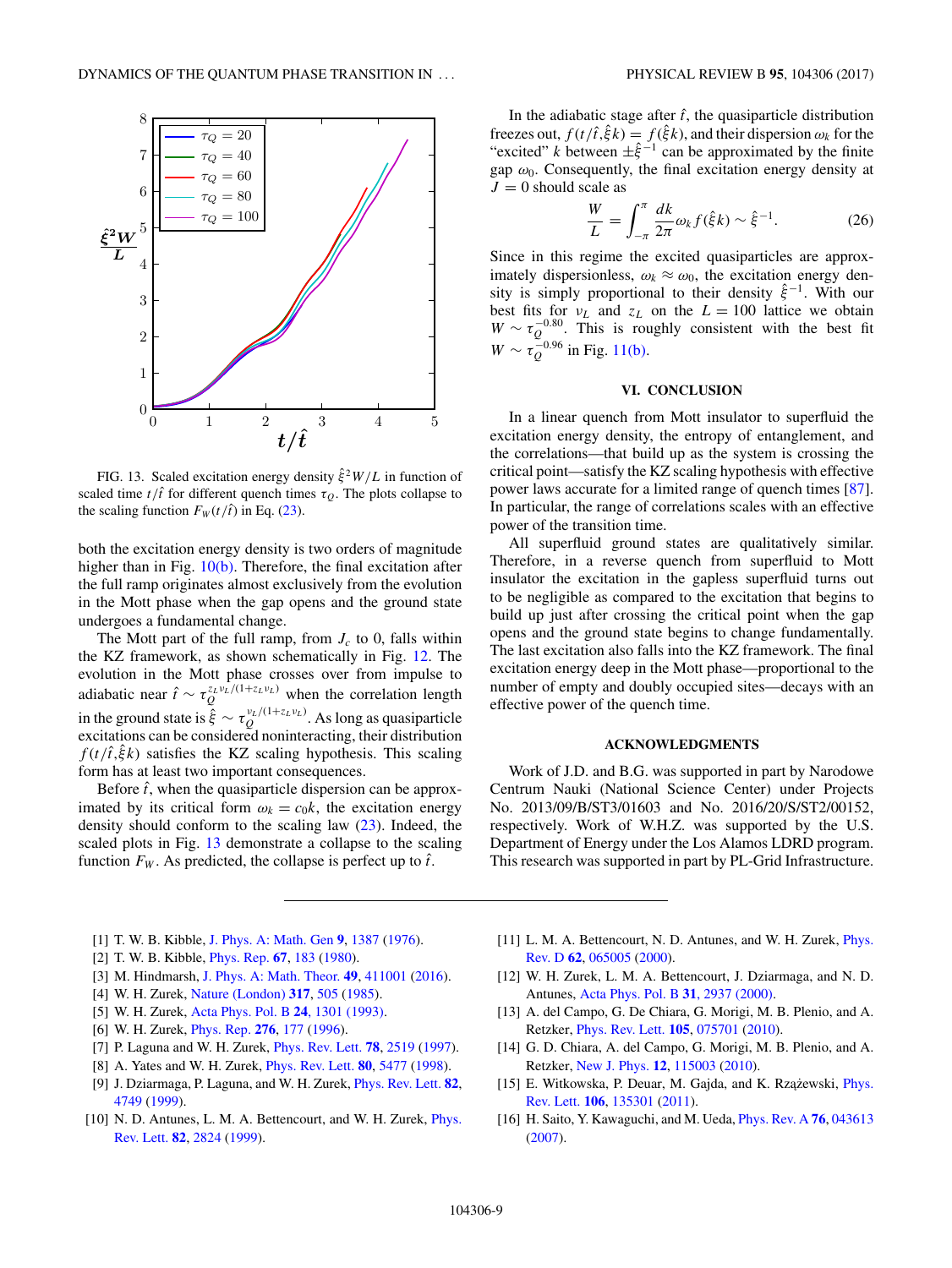- <span id="page-9-0"></span>[17] J. Dziarmaga, J. Meisner, and W. H. Zurek, [Phys. Rev. Lett.](https://doi.org/10.1103/PhysRevLett.101.115701) **[101](https://doi.org/10.1103/PhysRevLett.101.115701)**, [115701](https://doi.org/10.1103/PhysRevLett.101.115701) [\(2008\)](https://doi.org/10.1103/PhysRevLett.101.115701).
- [18] R. Nigmatullin, A. del Campo, G. De Chiara, G. Morigi, M. B. Plenio, and A. Retzker, [Phys. Rev. B](https://doi.org/10.1103/PhysRevB.93.014106) **[93](https://doi.org/10.1103/PhysRevB.93.014106)**, [014106](https://doi.org/10.1103/PhysRevB.93.014106) [\(2016\)](https://doi.org/10.1103/PhysRevB.93.014106).
- [19] A. Das, J. Sabbatini, and W. H. Zurek, [Sci. Rep.](https://doi.org/10.1038/srep00352) **[2](https://doi.org/10.1038/srep00352)**, [352](https://doi.org/10.1038/srep00352) [\(2012\)](https://doi.org/10.1038/srep00352).
- [20] P. M. Chesler, A. M. García-García, and H. Liu, *[Phys. Rev. X](https://doi.org/10.1103/PhysRevX.5.021015)* **[5](https://doi.org/10.1103/PhysRevX.5.021015)**, [021015](https://doi.org/10.1103/PhysRevX.5.021015) [\(2015\)](https://doi.org/10.1103/PhysRevX.5.021015).
- [21] J. Sonner, A. del Campo, and W. H. Zurek, [Nat. Commun.](https://doi.org/10.1038/ncomms8406) **[6](https://doi.org/10.1038/ncomms8406)**, [7406](https://doi.org/10.1038/ncomms8406) [\(2015\)](https://doi.org/10.1038/ncomms8406).
- [22] [A. Francuz, J. Dziarmaga, B. Gardas, and W. H. Zurek,](https://doi.org/10.1103/PhysRevB.93.075134) Phys. Rev. B **[93](https://doi.org/10.1103/PhysRevB.93.075134)**, [075134](https://doi.org/10.1103/PhysRevB.93.075134) [\(2016\)](https://doi.org/10.1103/PhysRevB.93.075134).
- [23] I. Chuang, R. Durrer, N. Turok, and B. Yurke, [Science](https://doi.org/10.1126/science.251.4999.1336) **[251](https://doi.org/10.1126/science.251.4999.1336)**, [1336](https://doi.org/10.1126/science.251.4999.1336) [\(1991\)](https://doi.org/10.1126/science.251.4999.1336).
- [24] M. J. Bowick, L. Chandar, E. A. Schiff, and A. M. Srivastava, [Science](https://doi.org/10.1126/science.263.5149.943) **[263](https://doi.org/10.1126/science.263.5149.943)**, [943](https://doi.org/10.1126/science.263.5149.943) [\(1994\)](https://doi.org/10.1126/science.263.5149.943).
- [25] V. M. H. Ruutu, V. B. Eltsov, A. J. Gill, T. W. B. Kibble, M. Krusius, Y. G. Makhlin, B. Placais, G. E. Volovik, and W. Xu, [Nature \(London\)](https://doi.org/10.1038/382334a0) **[382](https://doi.org/10.1038/382334a0)**, [334](https://doi.org/10.1038/382334a0) [\(1996\)](https://doi.org/10.1038/382334a0).
- [26] C. Bauerle, Y. M. Bunkov, S. N. Fisher, H. Godfrin, and G. R. Pickett, [Nature \(London\)](https://doi.org/10.1038/382332a0) **[382](https://doi.org/10.1038/382332a0)**, [332](https://doi.org/10.1038/382332a0) [\(1996\)](https://doi.org/10.1038/382332a0).
- [27] R. Carmi, E. Polturak, and G. Koren, [Phys. Rev. Lett.](https://doi.org/10.1103/PhysRevLett.84.4966) **[84](https://doi.org/10.1103/PhysRevLett.84.4966)**, [4966](https://doi.org/10.1103/PhysRevLett.84.4966) [\(2000\)](https://doi.org/10.1103/PhysRevLett.84.4966).
- [28] R. Monaco, J. Mygind, and R. J. Rivers, [Phys. Rev. Lett.](https://doi.org/10.1103/PhysRevLett.89.080603) **[89](https://doi.org/10.1103/PhysRevLett.89.080603)**, [080603](https://doi.org/10.1103/PhysRevLett.89.080603) [\(2002\)](https://doi.org/10.1103/PhysRevLett.89.080603).
- [29] [R. Monaco, J. Mygind, R. J. Rivers, and V. P. Koshelets,](https://doi.org/10.1103/PhysRevB.80.180501) *Phys.* Rev. B **[80](https://doi.org/10.1103/PhysRevB.80.180501)**, [180501](https://doi.org/10.1103/PhysRevB.80.180501) [\(2009\)](https://doi.org/10.1103/PhysRevB.80.180501).
- [30] A. Maniv, E. Polturak, and G. Koren, [Phys. Rev. Lett.](https://doi.org/10.1103/PhysRevLett.91.197001) **[91](https://doi.org/10.1103/PhysRevLett.91.197001)**, [197001](https://doi.org/10.1103/PhysRevLett.91.197001) [\(2003\)](https://doi.org/10.1103/PhysRevLett.91.197001).
- [31] L. E. Sadler, J. M. Higbie, S. R. Leslie, M. Vengalattore, and D. M. Stamper-Kurn, [Nature \(London\)](https://doi.org/10.1038/nature05094) **[443](https://doi.org/10.1038/nature05094)**, [312](https://doi.org/10.1038/nature05094) [\(2006\)](https://doi.org/10.1038/nature05094).
- [32] D. Golubchik, E. Polturak, and G. Koren, [Phys. Rev. Lett.](https://doi.org/10.1103/PhysRevLett.104.247002) **[104](https://doi.org/10.1103/PhysRevLett.104.247002)**, [247002](https://doi.org/10.1103/PhysRevLett.104.247002) [\(2010\)](https://doi.org/10.1103/PhysRevLett.104.247002).
- [33] S. C. Chae, N. Lee, Y. Horibe, M. Tanimura, S. Mori, B. Gao, S. Carr, and S.-W. Cheong, [Phys. Rev. Lett.](https://doi.org/10.1103/PhysRevLett.108.167603) **[108](https://doi.org/10.1103/PhysRevLett.108.167603)**, [167603](https://doi.org/10.1103/PhysRevLett.108.167603) [\(2012\)](https://doi.org/10.1103/PhysRevLett.108.167603).
- [34] S. M. Griffin, M. Lilienblum, K. T. Delaney, Y. Kumagai, M. Fiebig, and N. A. Spaldin, [Phys. Rev. X](https://doi.org/10.1103/PhysRevX.2.041022) **[2](https://doi.org/10.1103/PhysRevX.2.041022)**, [041022](https://doi.org/10.1103/PhysRevX.2.041022) [\(2012\)](https://doi.org/10.1103/PhysRevX.2.041022).
- [35] M. Mielenz, J. Brox, S. Kahra, G. Leschhorn, M. Albert, T. Schaetz, H. Landa, and B. Reznik, [Phys. Rev. Lett.](https://doi.org/10.1103/PhysRevLett.110.133004) **[110](https://doi.org/10.1103/PhysRevLett.110.133004)**, [133004](https://doi.org/10.1103/PhysRevLett.110.133004) [\(2013\)](https://doi.org/10.1103/PhysRevLett.110.133004).
- [36] S. Ejtemaee and P. C. Haljan, [Phys. Rev. A](https://doi.org/10.1103/PhysRevA.87.051401) **[87](https://doi.org/10.1103/PhysRevA.87.051401)**, [051401](https://doi.org/10.1103/PhysRevA.87.051401) [\(2013\)](https://doi.org/10.1103/PhysRevA.87.051401).
- [37] S. S. Ulm, J. Roßnagel, G. Jacob, C. Degünther, S. T. Dawkins, U. G. Poschinger, R. Nigmatullin, A. Retzker, M. B. Plenio, F. Schmidt-Kaler, and K. Singer, [Nat. Commun.](https://doi.org/10.1038/ncomms3290) **[4](https://doi.org/10.1038/ncomms3290)**, [2290](https://doi.org/10.1038/ncomms3290) [\(2013\)](https://doi.org/10.1038/ncomms3290).
- [38] K. Pyka, J. Keller, H. L. Partner, R. Nigmatullin, T. Burgermeister, D. M. Meier, K. Kuhlmann, A. Retzker, M. B. Plenio, W. H. Zurek, A. del Campo, and T. E. Mehlstäubler, Nat. Commun. **[4](https://doi.org/10.1038/ncomms3291)**, [2291](https://doi.org/10.1038/ncomms3291) [\(2013\)](https://doi.org/10.1038/ncomms3291).
- [39] C. N. Weiler, T. W. Neely, D. R. Scherer, A. S. Bradley, M. J. Davis, and B. P. Anderson, [Nature \(London\)](https://doi.org/10.1038/nature07334) **[455](https://doi.org/10.1038/nature07334)**, [948](https://doi.org/10.1038/nature07334) [\(2008\)](https://doi.org/10.1038/nature07334).
- [40] G. Lamporesi, S. Donadello, S. Serafini, F. Dalfovo, and G. Ferrari, [Nat. Phys.](https://doi.org/10.1038/nphys2734) **[9](https://doi.org/10.1038/nphys2734)**, [656](https://doi.org/10.1038/nphys2734) [\(2013\)](https://doi.org/10.1038/nphys2734).
- [41] L. Corman, L. Chomaz, T. Bienaimé, R. Desbuquois, C. Weitenberg, S. Nascimbène, J. Dalibard, and J. Beugnon, *Phys.* Rev. Lett. **[113](https://doi.org/10.1103/PhysRevLett.113.135302)**, [135302](https://doi.org/10.1103/PhysRevLett.113.135302) [\(2014\)](https://doi.org/10.1103/PhysRevLett.113.135302).
- [42] L. Chomaz, L. Corman, T. Bienaimé, R. Desbuquois, C. Weitenberg, S. Nascimbène, J. Beugnon, and J. Dalibard, Nat. Commun. **[6](https://doi.org/10.1038/ncomms7162)**, [6162](https://doi.org/10.1038/ncomms7162) [\(2015\)](https://doi.org/10.1038/ncomms7162).
- [43] S.-Z. Lin, X. Wang, Y. Kamiya, G.-W. Chern, F. Fan, D. Fan, B. Casas, Y. Liu, V. Kiryukhin, W. H. Zurek, C. D. Batista, and S.-W. Cheong, [Nat. Phys.](https://doi.org/10.1038/nphys3142) **[10](https://doi.org/10.1038/nphys3142)**, [970](https://doi.org/10.1038/nphys3142) [\(2014\)](https://doi.org/10.1038/nphys3142).
- [44] N. Navon, A. L. Gaunt, R. P. Smith, and Z. Hadzibabic, [Science](https://doi.org/10.1126/science.1258676) **[347](https://doi.org/10.1126/science.1258676)**, [167](https://doi.org/10.1126/science.1258676) [\(2015\)](https://doi.org/10.1126/science.1258676).
- [45] J. Beugnon and N. Navon, [J. Phys. B: At. Mol. Opt. Phys.](https://doi.org/10.1088/1361-6455/50/2/022002) **[50](https://doi.org/10.1088/1361-6455/50/2/022002)**, [022002](https://doi.org/10.1088/1361-6455/50/2/022002) [\(2017\)](https://doi.org/10.1088/1361-6455/50/2/022002).
- [46] M. Anquez, B. A. Robbins, H. M. Bharath, M. Boguslawski, T. M. Hoang, and M. S. Chapman, [Phys. Rev. Lett.](https://doi.org/10.1103/PhysRevLett.116.155301) **[116](https://doi.org/10.1103/PhysRevLett.116.155301)**, [155301](https://doi.org/10.1103/PhysRevLett.116.155301) [\(2016\)](https://doi.org/10.1103/PhysRevLett.116.155301).
- [47] L. W. Clark, L. Feng, and C. Chin, [Science](https://doi.org/10.1126/science.aaf9657) **[354](https://doi.org/10.1126/science.aaf9657)**, [606](https://doi.org/10.1126/science.aaf9657) [\(2016\)](https://doi.org/10.1126/science.aaf9657).
- [48] [A. del Campo, T. W. B. Kibble, and W. H. Zurek,](https://doi.org/10.1088/0953-8984/25/40/404210) J. Phys.: Condens. Matter **[25](https://doi.org/10.1088/0953-8984/25/40/404210)**, [404210](https://doi.org/10.1088/0953-8984/25/40/404210) [\(2013\)](https://doi.org/10.1088/0953-8984/25/40/404210).
- [49] W. H. Zurek, [J. Phys.: Condens. Matter](https://doi.org/10.1088/0953-8984/25/40/404209) **[25](https://doi.org/10.1088/0953-8984/25/40/404209)**, [404209](https://doi.org/10.1088/0953-8984/25/40/404209) [\(2013\)](https://doi.org/10.1088/0953-8984/25/40/404209).
- [50] B. Damski, H. T. Quan, and W. H. Zurek, [Phys. Rev. A](https://doi.org/10.1103/PhysRevA.83.062104) **[83](https://doi.org/10.1103/PhysRevA.83.062104)**, [062104](https://doi.org/10.1103/PhysRevA.83.062104) [\(2011\)](https://doi.org/10.1103/PhysRevA.83.062104).
- [51] W. H. Zurek, [Phys. Rev. Lett.](https://doi.org/10.1103/PhysRevLett.102.105702) **[102](https://doi.org/10.1103/PhysRevLett.102.105702)**, [105702](https://doi.org/10.1103/PhysRevLett.102.105702) [\(2009\)](https://doi.org/10.1103/PhysRevLett.102.105702).
- [52] B. Damski and W. H. Zurek, [Phys. Rev. Lett.](https://doi.org/10.1103/PhysRevLett.104.160404) **[104](https://doi.org/10.1103/PhysRevLett.104.160404)**, [160404](https://doi.org/10.1103/PhysRevLett.104.160404) [\(2010\)](https://doi.org/10.1103/PhysRevLett.104.160404).
- [53] [L. Cincio, J. Dziarmaga, M. M. Rams, and W. H. Zurek,](https://doi.org/10.1103/PhysRevA.75.052321) *Phys.* Rev. A **[75](https://doi.org/10.1103/PhysRevA.75.052321)**, [052321](https://doi.org/10.1103/PhysRevA.75.052321) [\(2007\)](https://doi.org/10.1103/PhysRevA.75.052321).
- [54] T. W. B. Kibble, in *Patterns of Symmetry Breaking*, edited by H. Arodź, J. Dziarmaga, and W. H. Zurek (Kluwer Academic Publishers, London, 2003).
- [55] T. W. B. Kibble, [Phys. Today](https://doi.org/10.1063/1.2784684) **[60](https://doi.org/10.1063/1.2784684)**[\(9\)](https://doi.org/10.1063/1.2784684), [47](https://doi.org/10.1063/1.2784684) [\(2007\)](https://doi.org/10.1063/1.2784684).
- [56] J. Dziarmaga, [Adv. Phys.](https://doi.org/10.1080/00018732.2010.514702) **[59](https://doi.org/10.1080/00018732.2010.514702)**, [1063](https://doi.org/10.1080/00018732.2010.514702) [\(2010\)](https://doi.org/10.1080/00018732.2010.514702).
- [57] A. Polkovnikov, K. Sengupta, A. Silva, and M. Vengalattore, [Rev. Mod. Phys.](https://doi.org/10.1103/RevModPhys.83.863) **[83](https://doi.org/10.1103/RevModPhys.83.863)**, [863](https://doi.org/10.1103/RevModPhys.83.863) [\(2011\)](https://doi.org/10.1103/RevModPhys.83.863).
- [58] A. del Campo and W. H. Zurek, [Int. J. Mod. Phys. A](https://doi.org/10.1142/S0217751X1430018X) **[29](https://doi.org/10.1142/S0217751X1430018X)**, [1430018](https://doi.org/10.1142/S0217751X1430018X) [\(2014\)](https://doi.org/10.1142/S0217751X1430018X).
- [59] [J. Dziarmaga, A. Smerzi, W. H. Zurek, and A. R. Bishop,](https://doi.org/10.1103/PhysRevLett.88.167001) Phys. Rev. Lett. **[88](https://doi.org/10.1103/PhysRevLett.88.167001)**, [167001](https://doi.org/10.1103/PhysRevLett.88.167001) [\(2002\)](https://doi.org/10.1103/PhysRevLett.88.167001).
- [60] B. Damski, [Phys. Rev. Lett.](https://doi.org/10.1103/PhysRevLett.95.035701) **[95](https://doi.org/10.1103/PhysRevLett.95.035701)**, [035701](https://doi.org/10.1103/PhysRevLett.95.035701) [\(2005\)](https://doi.org/10.1103/PhysRevLett.95.035701).
- [61] W. H. Zurek, U. Dorner, and P. Zoller, [Phys. Rev. Lett.](https://doi.org/10.1103/PhysRevLett.95.105701) **[95](https://doi.org/10.1103/PhysRevLett.95.105701)**, [105701](https://doi.org/10.1103/PhysRevLett.95.105701) [\(2005\)](https://doi.org/10.1103/PhysRevLett.95.105701).
- [62] J. Dziarmaga, [Phys. Rev. Lett.](https://doi.org/10.1103/PhysRevLett.95.245701) **[95](https://doi.org/10.1103/PhysRevLett.95.245701)**, [245701](https://doi.org/10.1103/PhysRevLett.95.245701) [\(2005\)](https://doi.org/10.1103/PhysRevLett.95.245701).
- [63] A. Polkovnikov, [Phys. Rev. B](https://doi.org/10.1103/PhysRevB.72.161201) **[72](https://doi.org/10.1103/PhysRevB.72.161201)**, [161201](https://doi.org/10.1103/PhysRevB.72.161201) [\(2005\)](https://doi.org/10.1103/PhysRevB.72.161201).
- [64] [V. Mukherjee, U. Divakaran, A. Dutta, and D. Sen,](https://doi.org/10.1103/PhysRevB.76.174303) Phys. Rev. B **[76](https://doi.org/10.1103/PhysRevB.76.174303)**, [174303](https://doi.org/10.1103/PhysRevB.76.174303) [\(2007\)](https://doi.org/10.1103/PhysRevB.76.174303).
- [65] [U. Divakaran, V. Mukherjee, A. Dutta, and D. Sen,](https://doi.org/10.1088/1742-5468/2009/02/P02007) J. Stat. Mech.: Theor. Exp. [\(2009\)](https://doi.org/10.1088/1742-5468/2009/02/P02007) [P02007.](https://doi.org/10.1088/1742-5468/2009/02/P02007)
- [66] U. Divakaran, A. Dutta, and D. Sen, [Phys. Rev. B](https://doi.org/10.1103/PhysRevB.78.144301) **[78](https://doi.org/10.1103/PhysRevB.78.144301)**, [144301](https://doi.org/10.1103/PhysRevB.78.144301) [\(2008\)](https://doi.org/10.1103/PhysRevB.78.144301).
- [67] D. Chowdhury, U. Divakaran, and A. Dutta, [Phys. Rev. E](https://doi.org/10.1103/PhysRevE.81.012101) **[81](https://doi.org/10.1103/PhysRevE.81.012101)**, [012101](https://doi.org/10.1103/PhysRevE.81.012101) [\(2010\)](https://doi.org/10.1103/PhysRevE.81.012101).
- [68] K. Sengupta, D. Sen, and S. Mondal, [Phys. Rev. Lett.](https://doi.org/10.1103/PhysRevLett.100.077204) **[100](https://doi.org/10.1103/PhysRevLett.100.077204)**, [077204](https://doi.org/10.1103/PhysRevLett.100.077204) [\(2008\)](https://doi.org/10.1103/PhysRevLett.100.077204).
- [69] S. Mondal, D. Sen, and K. Sengupta, [Phys. Rev. B](https://doi.org/10.1103/PhysRevB.78.045101) **[78](https://doi.org/10.1103/PhysRevB.78.045101)**, [045101](https://doi.org/10.1103/PhysRevB.78.045101) [\(2008\)](https://doi.org/10.1103/PhysRevB.78.045101).
- [70] U. Divakaran and A. Dutta, [Phys. Rev. B](https://doi.org/10.1103/PhysRevB.79.224408) **[79](https://doi.org/10.1103/PhysRevB.79.224408)**, [224408](https://doi.org/10.1103/PhysRevB.79.224408) [\(2009\)](https://doi.org/10.1103/PhysRevB.79.224408).
- [71] V. Mukherjee, A. Dutta, and D. Sen, [Phys. Rev. B](https://doi.org/10.1103/PhysRevB.77.214427) **[77](https://doi.org/10.1103/PhysRevB.77.214427)**, [214427](https://doi.org/10.1103/PhysRevB.77.214427) [\(2008\)](https://doi.org/10.1103/PhysRevB.77.214427).
- [72] V. Mukherjee and A. Dutta, [J. Stat. Mech.: Theor. Exp.](https://doi.org/10.1088/1742-5468/2009/05/P05005) [\(2009\)](https://doi.org/10.1088/1742-5468/2009/05/P05005) [P05005.](https://doi.org/10.1088/1742-5468/2009/05/P05005)
- [73] U. Divakaran, A. Dutta, and D. Sen, [Phys. Rev. B](https://doi.org/10.1103/PhysRevB.81.054306) **[81](https://doi.org/10.1103/PhysRevB.81.054306)**, [054306](https://doi.org/10.1103/PhysRevB.81.054306) [\(2010\)](https://doi.org/10.1103/PhysRevB.81.054306).
- [74] S. Suzuki, [J. Stat. Mech.: Theor. Exp.](https://doi.org/10.1088/1742-5468/2009/03/P03032) [\(2009\)](https://doi.org/10.1088/1742-5468/2009/03/P03032) [P03032.](https://doi.org/10.1088/1742-5468/2009/03/P03032)
- [75] A. Dutta, R. R. P. Singh, and U. Divakaran, [Europhys. Lett.](https://doi.org/10.1209/0295-5075/89/67001) **[89](https://doi.org/10.1209/0295-5075/89/67001)**, [67001](https://doi.org/10.1209/0295-5075/89/67001) [\(2010\)](https://doi.org/10.1209/0295-5075/89/67001).